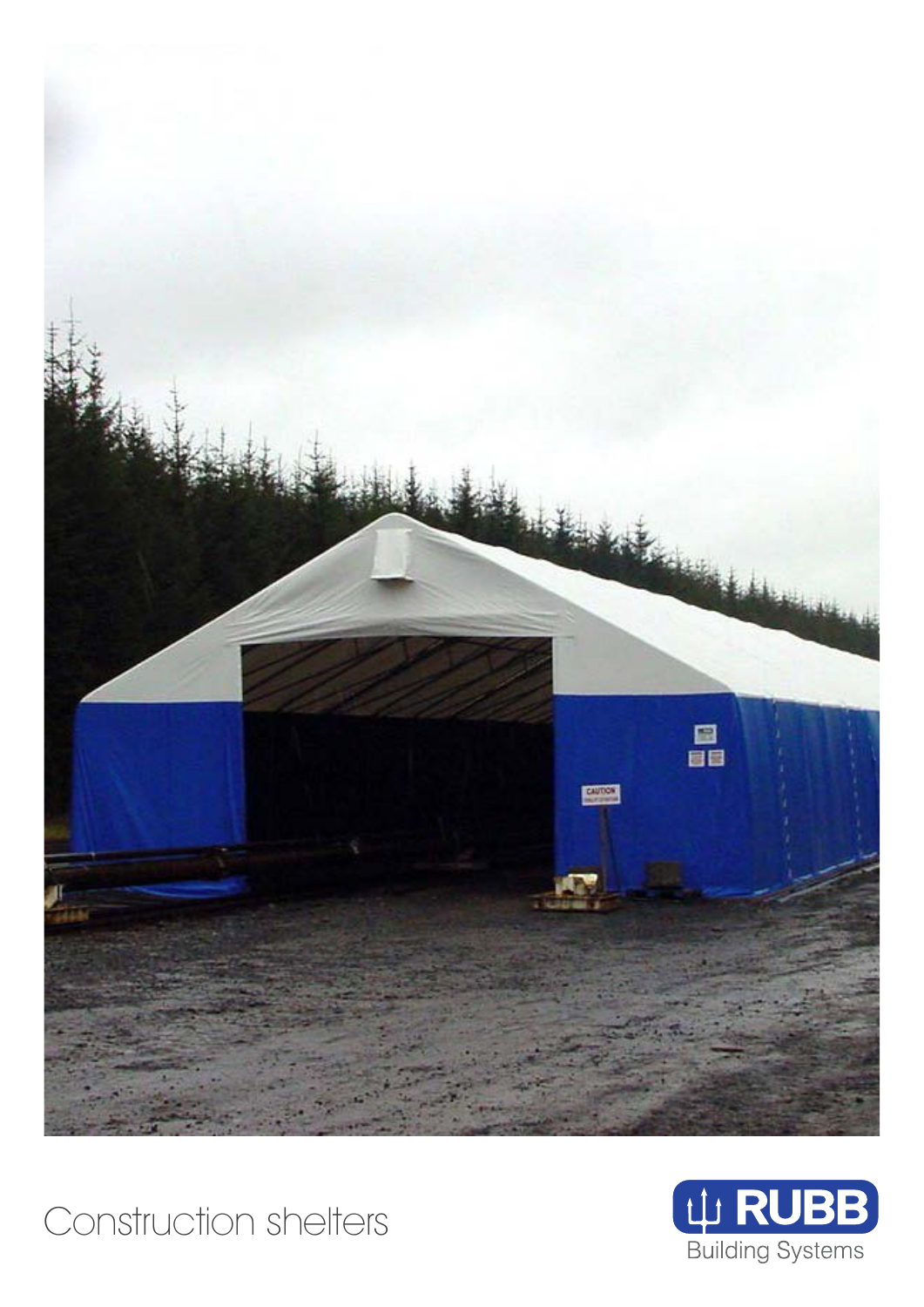**Rubb Buildings Ltd provides temporary fabric shelters and semi-permanent construction shelters, tents and covers to the construction industry to protect ongoing building projects from the elements and external weather conditions.**

Rubb Buildings can get your personnel and construction materials under cover quickly and economically, allowing work to progress at a faster pace to meet project deadlines and ensuring higher product quality.

Rubb's tough and durable temporary construction shelters allow relocation and reuse at many different construction sites as clients' needs change. Rubb construction shelters or moveable shelters provide cost effective solutions when compared to traditional shelters and buildings used on construction sites.

Rubb construction tents and construction covers can be easily moved around an existing site or quickly relocated to another site, providing fast, flexible and durable shelter solutions for construction projects of all types.

# Temporary fabric shelters

- 
- 
- 
- Completely relocatable
- 



## Advantage points

The design and planning flexibility, speed of construction and durable, cost effective operation of Rubb buildings provide construction companies the perfect custom covering shetler.

- Steel/fabric hybrid designs
- Proven durability
- High quality materials
- Wide range of fabric colours
- Modular design flexibility
	- First class customer service

Rubb's unrivaled skills and experience in providing manufacturing tents enable us to design, fabricate, deliver and install responsibly engineered shelters which fully meet our clients' needs.

• Liftable and moveable

- Superior corrosion protection
- Fire retardant fabric membrane
- Low life cycle cost
- Fast design and construction
- 

## Span Information

The Rubb THA shelters can be ordered in any length to suit your needs. Optional door sizes and configurations are available on request.



**6m THA**

Span width: Eaves height: Apex height: Snow loading: Door opening: 6000mm 3350mm 4787mm 109kg 3.3m x 3.3m **8m THA**

Span width: Eaves height: Apex height: Snow loading: Door opening:

I BANNAN S









8000mm 3350mm 5325mm 95kg

3.5m x 3.8m

### **10m THA**

Span width: Eaves height: Apex height: Snow loading: Door opening:

10000mm 3350mm 5836mm 45kg 4.5m x 4.1m



### **12m THA**

Span width: Eaves height: Apex height: Snow loading: Door opening:

12000mm 3350mm 6402mm 55kg 5.5m x 4.4m



**The Rubb THA fabric shelter range features robust industrial tents and portable temporary shelters to suit your construction, manufacturing and storage requirements.** restrictions. The rapid and easy installation of this efficient storage solution ensures downtime is kept to a minimum.

THA Rubb shelters are available in 6m, 8m, 10m, and 12m span widths with 3.3m high sidewalls. These industrial tents can be supplied in any length in 3m modules. The structural steelwork is hot dipped galvanized to protect against corrosion. The covering membrane is fabricated from high tenacity PVC polyester fabric, which is flame retardant. This is tensioned over the frame.

Rubb THA shelters can be used as either temporary or permanent site buildings. All shelters are easy to erect by either your own labour force, by a Rubb construction team or by using a Rubb adviser together with your own labour. The roof material is typically translucent white to allow natural light inside, and the walls are available in a variety of colours. THA structures are liftable, moveable and extendable - the perfect answer to ever changing logistical needs.

Rubb fabric shelters can be quickly designed, manufactured and constructed to suit clients' needs, available space and site Visit our websites **www.rubbuk.com** for more THA fabric shelter information.